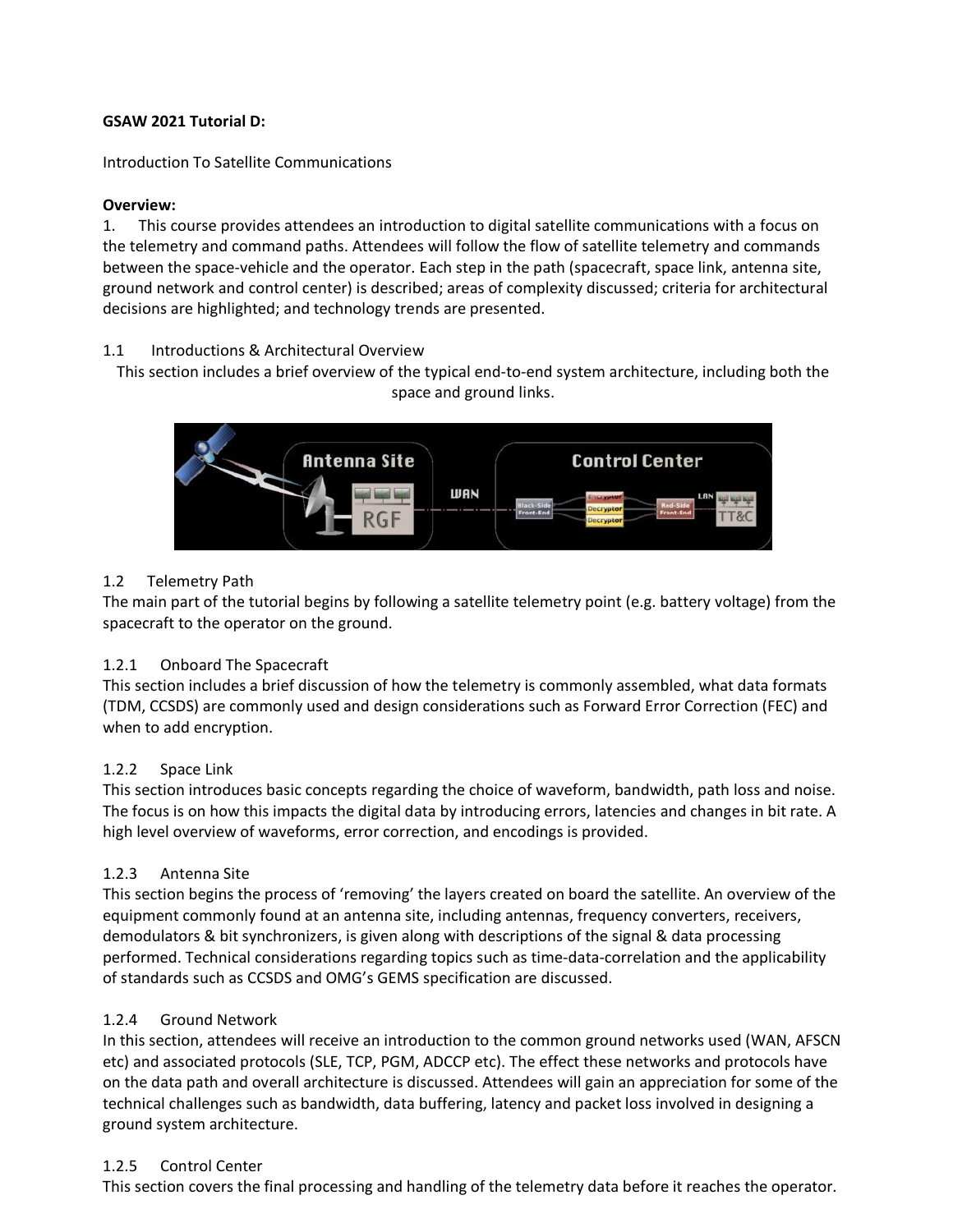The discussion starts with an overview of common black-side functions such as protocol translation and re-serialization to serial-based decryptors. On the red-side, attendees will learn the basics of frame synchronization, decommutation, engineering-unit conversion and Alarms, Warnings and Events (AWE). Applicable standards such as CCSDS telemetry data formats and XTCE are discussed.

# 1.3 Command Path

After a break, the tutorial focuses on the uplink path by following the commands associated with a specific objective, such as reconditioning the batteries. Since many of the concepts regarding the uplink and network transfers are the same, the main focus is on the aspects unique to satellite commanding.

# 1.3.1 Control Center

This section starts with the creation of a command sequence targeting a specific objective. On the redside, attendees learn the main functions of the front-end processors such as command formatting and the common protocols involved (e.g. binary vs ternary). Once the commands have been encrypted, additional formatting such as barker-code insertion is discussed along with technical issues involving time-critical commanding, ground-network interfaces and ensuring consistent command spacing.

# 1.3.2 Ground Network

A brief overview of the impact the ground network has on commanding is provided with particular focus on time-critical commanding and protocols such as CCSDS SLE. Attendees will gain an appreciation for the differences between uplink and downlink data paths and the affect the ground network may have on performance.

# 1.3.3 Antenna Site

This section includes a brief overview of the command-specific equipment at the antenna site and command specific functions such as the insertion of fill bits. Topics such as command echo, timed-release.

## 1.3.4 Space Link

This section highlights differences in the space link between the uplink and the downlink. In particular, attendees will gain an appreciation for the reasons certain types of waveforms are used on the uplink, the asymmetric nature of the communications between the ground and space platforms, and the impact vehicle recovery has on the command bitrates and structures.

## 1.3.5 Command Verification

The course closes with a brief description of the common on-board command processing and command verification. Attendees will learn the basics of how ground command counts (GCC) and vehicle command counts are used and the application of more advanced topics such as CCSDS COP-1 command processing.

## 1.4 Industry Trends

This section provides an overview of the trends we are seeing in ground system architecture and provides an open discussion for attendees to share their own experiences. Also an overview of Cloud-Based processing and how to design a virtual ground system using platforms such as AWS Ground Space Marketplace.

## 1.5 Closing Question / Answer Session

Any remaining time is spent in open discussion.

**Instructor:** Brian Willette, AMERGINT Technologies Inc.

## **Biography:**

**Brian Willette** is the Vice President of Digital Products at AMERGINT Technologies and manages the company's portfolio of hardware and software products that anchor the ground processing and